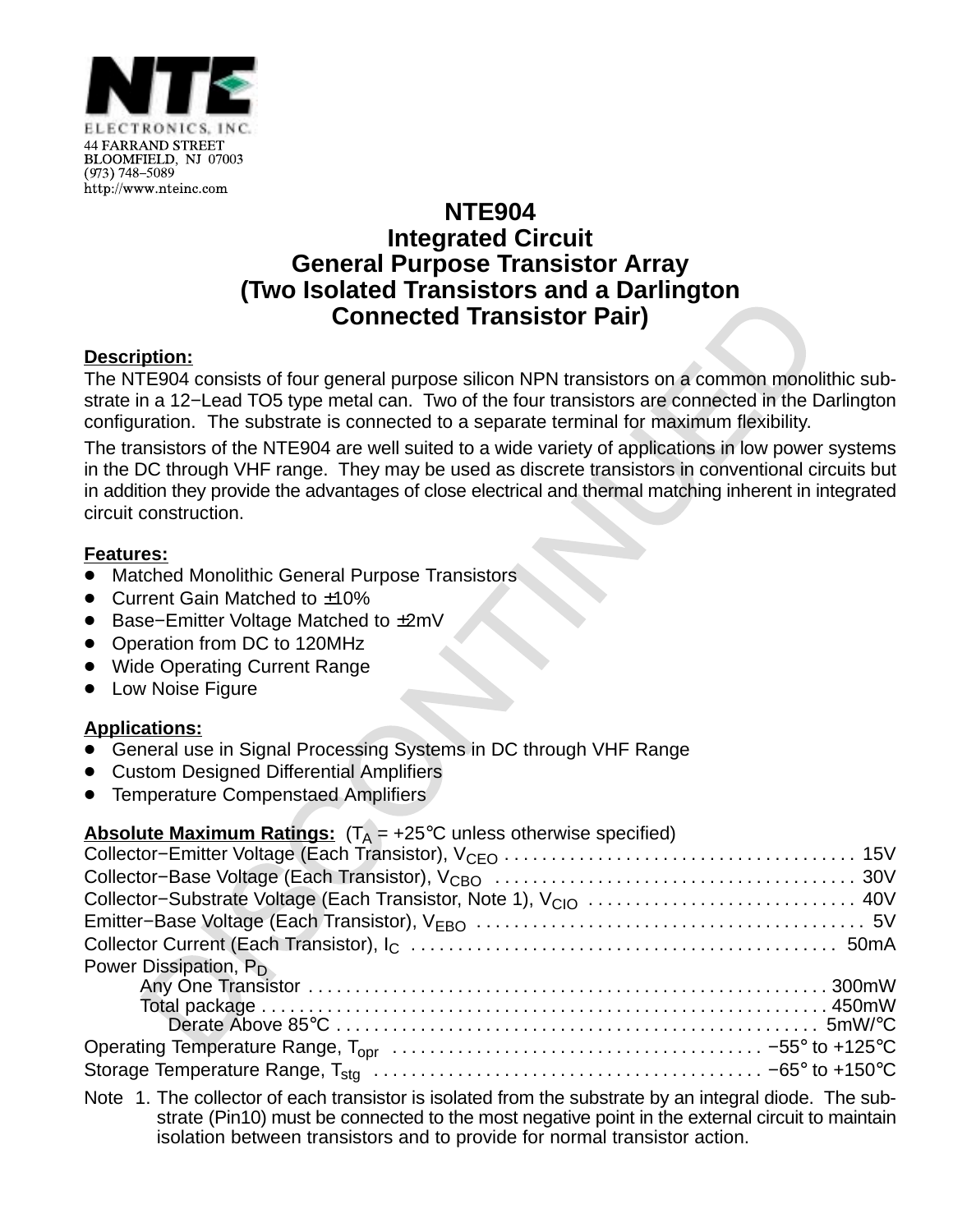| <b>Parameter</b>                                                                | <b>Symbol</b>    | <b>Test Conditions</b>                                               | Min                      | <b>Typ</b>                      | <b>Max</b>               | <b>Unit</b>       |  |  |
|---------------------------------------------------------------------------------|------------------|----------------------------------------------------------------------|--------------------------|---------------------------------|--------------------------|-------------------|--|--|
| <b>Static Characteristics</b>                                                   |                  |                                                                      |                          |                                 |                          |                   |  |  |
| <b>Collector Cutoff Current</b>                                                 | $I_{\text{CBO}}$ | $V_{CB} = 10V, I_E = 0$                                              | $\overline{\phantom{0}}$ | 0.002                           |                          | nA                |  |  |
|                                                                                 | <b>I</b> CEO     | $V_{CE} = 10V, I_B = 0$                                              | —                        |                                 | 0.5                      | μA                |  |  |
| Collector Cutoff Current (Darlington Pair)                                      | <b>I</b> CEOD    | $V_{CE} = 10V, I_B = 0$                                              | —                        |                                 | 5                        | μA                |  |  |
| Collector-Emitter Breakdown Voltage                                             | $V_{(BR)CEO}$    | $I_C = 1mA, I_B = 0$                                                 | 15                       | 24                              |                          | $\overline{\vee}$ |  |  |
| Collector-Base Breakdown Voltage                                                | $V_{(BR)CBO}$    | $I_C = 10 \mu A$ , $I_F = 0$                                         | 30                       | 60                              | $\qquad \qquad -$        | $\vee$            |  |  |
| Emitter-Base Breakdown Voltage                                                  | $V_{(BR)EBO}$    | $I_E = 10 \mu A$ , $I_C = 0$                                         | 5                        | $\overline{7}$                  |                          | $\vee$            |  |  |
| Collector-Substrate Breakdown Voltage                                           | $V_{(BR)ClO}$    | $I_C = 10 \mu A$ , $I_{C1} = 0$                                      | 40                       | 60                              |                          | $\vee$            |  |  |
| <b>Collector-Emitter Saturation Voltage</b>                                     | $V_{CE(sat)}$    | $I_C = 10 \text{mA}, I_B = 1 \text{mA}$                              | $\overline{\phantom{0}}$ | 0.23                            | 0.5                      | $\vee$            |  |  |
| <b>Static Forward Current Transfer Ratio</b>                                    | $h_{FE}$         | $V_{CE} = 3V$ , $I_C = 10mA$                                         | 50                       | 100                             |                          |                   |  |  |
|                                                                                 |                  | $V_{CE} = 3V$ , $I_C = 1mA$                                          | 60                       | 100                             | 200                      |                   |  |  |
|                                                                                 |                  | $V_{CE} = 3V$ , $I_C = 10 \mu A$                                     | 54                       |                                 | $\overline{\phantom{0}}$ |                   |  |  |
| Magnitude of Static-Beta Ratio<br>(Isolated Transistors $Q_1$ and $Q_2$ )       |                  | $V_{CE}$ = 3V, $I_{C1}$ = $I_{C2}$ = 1mA                             | 0.9                      | 0.97                            |                          |                   |  |  |
| <b>Static Forward Current Transfer Ratio</b>                                    | h <sub>FED</sub> | $V_{CE} = 3V$ , $I_C = 1mA$                                          | 2000                     | 5400                            |                          |                   |  |  |
| (Darlington Pair $Q_3$ and $Q_4$ )                                              |                  | $V_{CF} = 3V, I_C = 10 \mu A$                                        | 1000                     | 2800                            |                          |                   |  |  |
| Base-Emitter Voltage                                                            | $V_{BE}$         | $V_{CF}$ = 3V, $I_F$ = 1mA                                           | 0.600                    | 0.715                           | 0.800                    | $\vee$            |  |  |
|                                                                                 |                  | $V_{CE} = 3V$ , $I_E = 10mA$                                         | $\overline{\phantom{0}}$ | 0.800                           | 0.900                    | $\vee$            |  |  |
| Input Offset Voltage                                                            |                  | $V_{CE} = 3V$ , $I_E = 1mA$                                          | $\equiv$                 | 0.48                            | 2.0                      | mV                |  |  |
| Temperature Coefficient of Base-Emitter<br>Voltage $(Q_1 - Q_2)$                |                  | $V_{CF} = 3V$ , $I_F = 1mA$                                          | $\overline{\phantom{0}}$ | 1.9                             | $\overline{\phantom{0}}$ | mV/°C             |  |  |
| Base $(Q_3)$ -Emitter $(Q_4)$ Voltage                                           | VBED             | $V_{CE} = 3V$ , $I_E = 10mA$                                         |                          | 1.46                            | 1.60                     | $\vee$            |  |  |
| Darlington Pair                                                                 |                  | $V_{CF} = 3V$ , $I_F = 1mA$                                          | 1.10                     | 1.32                            | 1.50                     | $\overline{\vee}$ |  |  |
| Temperature Coefficient of Base-Emitter<br>Voltage (Darlington Pair $Q_3-Q_4$ ) |                  | $V_{CE} = 3V$ , $I_E = 1mA$                                          | —                        | 4.4                             | $\overline{\phantom{0}}$ | mV/°C             |  |  |
| Temperature Coefficient of Magnitude of<br>Input Offset Voltage                 |                  | $V_{CC} = 6V$ , $V_{EE} = -6V$ ,<br>$I_{C1} = I_{C2} = 1mA$          | $\overline{\phantom{0}}$ | 10                              |                          | µV/°C             |  |  |
| Low Frequency Noise Figure                                                      | <b>NF</b>        | $V_{CE} = 3V$ , $I_C = 100 \mu A$ ,<br>$f = 1kHz$ , $R_S = 1k\Omega$ |                          | 3.25                            |                          | dB                |  |  |
| Low Frequency, Small-Signal Equivalent Circuit Characteristics                  |                  |                                                                      |                          |                                 |                          |                   |  |  |
| <b>Forward Current Transfer Ratio</b>                                           | $h_{fe}$         | $V_{CF} = 3V$ , $I_C = 1mA$ , $f = 1kHz$                             |                          | 110                             |                          |                   |  |  |
| Short-Circuit Input Impedance                                                   | $h_{ie}$         |                                                                      | $\overline{\phantom{0}}$ | 3.5                             |                          | $k\Omega$         |  |  |
| Open-Circuit Output Impedance                                                   | $h_{oe}$         |                                                                      | $\qquad \qquad -$        | 15.6                            |                          | <b>umhos</b>      |  |  |
| Open-Circuit Reverse Voltage Transfer Ratio                                     | $h_{re}$         |                                                                      |                          | $1.8 \times 10^{4}$ (Typ)       |                          |                   |  |  |
| <b>Admittance Characteristics</b>                                               |                  |                                                                      |                          |                                 |                          |                   |  |  |
| <b>Forward Transfer Admittance</b>                                              | $Y_{fe}$         | $V_{CE} = 3V$ , $I_C = 1mA$ , $f = 1kHz$                             | $31 - j1.5$ (Typ)        |                                 |                          | mmho              |  |  |
| Input Admittance                                                                | $Y_{ie}$         |                                                                      | $0.3 + j0.04$ (Typ)      |                                 | mmho                     |                   |  |  |
| <b>Output Admittance</b>                                                        | $Y_{oe}$         |                                                                      |                          | $\overline{0.001}$ +j0.03 (Typ) |                          | mmho              |  |  |
| Gain-Bandwidth Product                                                          | $f_{\text{T}}$   | $V_{CE} = 3V$ , $I_C = 3mA$                                          | 300                      | 500                             |                          | <b>MHz</b>        |  |  |
| Emitter-Base Capacitance                                                        | $C_{EB}$         | $V_{EB} = 3V, I_E = 0$                                               | $\qquad \qquad -$        | 0.6                             | $\overline{\phantom{0}}$ | pF                |  |  |
| Collector-Base Capacitance                                                      | $C_{CB}$         | $V_{CB} = 3V, I_C = 0$                                               | $\overline{\phantom{0}}$ | 0.58                            | $\qquad \qquad$          | рF                |  |  |
| Collector-Substrate Capacitance                                                 | $C_{Cl}$         | $V_{CI} = 3V, I_C = 0$                                               | —                        | 2.8                             | —                        | pF                |  |  |

## **Electrical Characteristics:**  $(T_A = +25^{\circ}C$  unless otherwise specified)